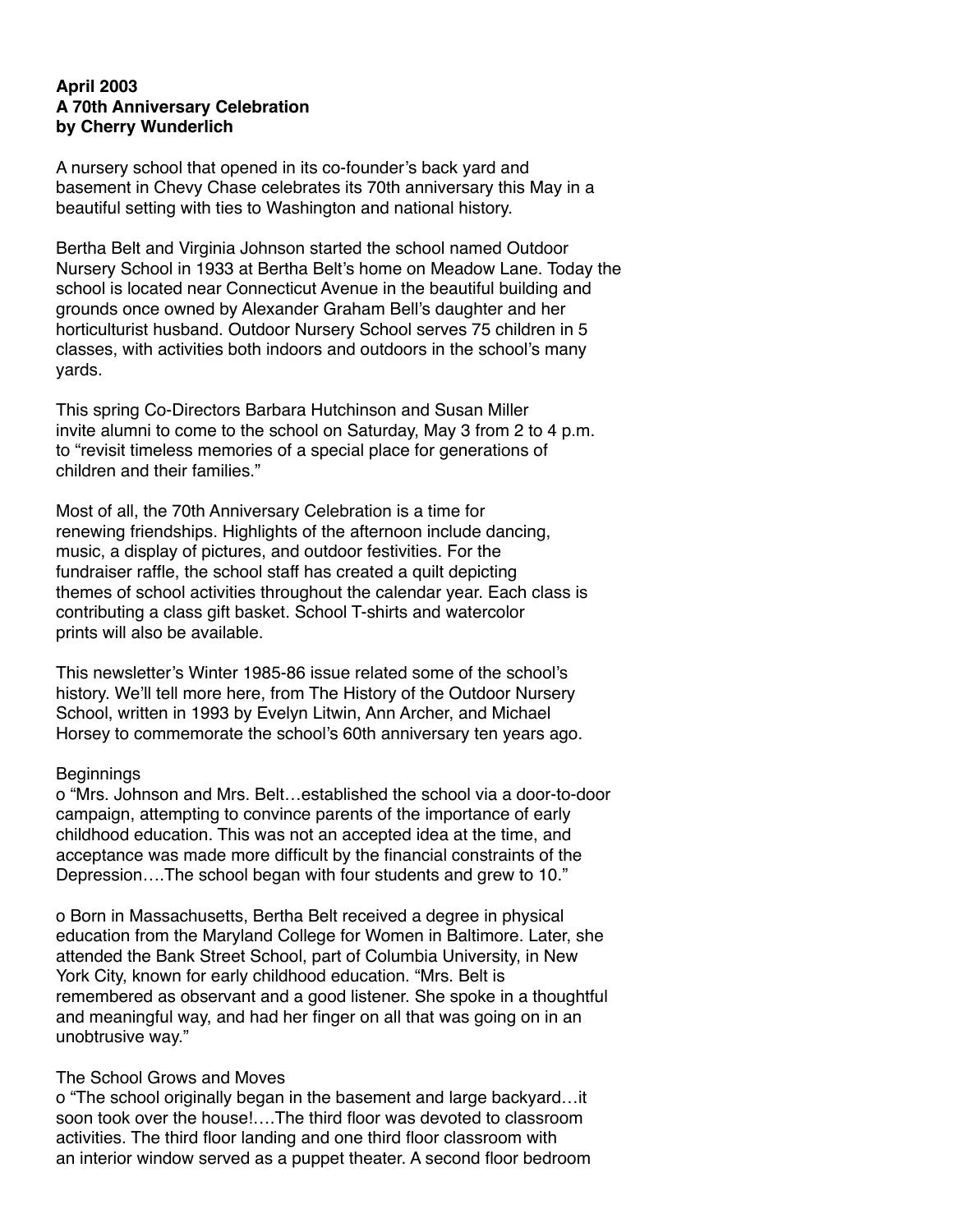became the block room, and the living room was the home of the 'story hour.'…the beautiful circular staircase was a funnel for balloons released on each child's birthday…The upstairs sleeping porch served as an observation porch for parents."

o In 1952 Outdoor Nursery School moved to its current location. Mrs. Belt rented the house and two and a half acres of gardens, which were part of the original 34 acres of gardens and the home named "In the Woods." The gardens and distinctive home had been created by world-famous horticulturalist and author, Dr. David Fairchild and his wife, Marian Bell Fairchild.

o The Fairchilds' home was completed in 1910. The house reflects Mediterranean and Japanese influences. Now the home of the school's classrooms, nearly every room on the ground floor was designed with direct access to the beautiful gardens.

### The Fairchilds

o Marian Bell Fairchild was the daughter of inventor Alexander Graham Bell, a frequent visitor at "In the Woods." Bell used a one-room cottage called the "Retreat" as his laboratory and workshop. One of Bell's grandchildren recalled, "For us children that was the place to go, to sit and talk to him." Another grandchild recalled, "It was nothing fancy, rough wood inside. It has a porch, a kitchen, a little bath and one large bedroom. Grandpa could stay up all night and work if he wanted to." Another frequent visitor was Fairchild's brother-in-law, Gilbert Grosvenor of the National Geographic Society.

o David Fairchild considered himself a "plant explorer." He titled his 1938 book The World Was My Garden: Adventures of a Plant Explorer. He studied botany in the United States, Germany, Italy, and Java. In 1904, he became the Director of the Office of Plant Introduction for the U.S. Department of Agriculture, serving until 1926. He traveled around the world and helped introduce the soybean, mango, and some 200,000 other plants to the United States.

o In 1905, David and Marian Fairchild visited Japan. They were particularly impressed by the flowering cherry trees. As a result, in the same year, Dr. Fairchild introduced the first Japanese flowering cherry tree to the Washington area. It still blooms each year on the grounds of Outdoor Nursery School. Fairchild planted 100 more cherry trees of 40 varieties in his gardens. He also was responsible for the Japanese government's gift of the cherry trees for the Tidal Basin in Washington, DC. He sponsored tree plantings for children as well. These plantings "greatly increased the popularity of the tree in areas such as Kenwood."

# The School Today

Today at Outdoor Nursery School, the children enjoy varied activities in the classrooms, as well as outdoors in the varied yards. As one teacher said, "The environment shapes the curriculum." Children learn about the growth cycle of the varied trees around them every day, as well as about the lives and activities of varied plants and animals. They create paintings and other art projects amid blooming shrubs in the spring, and enjoy playing in the snow in the winter.